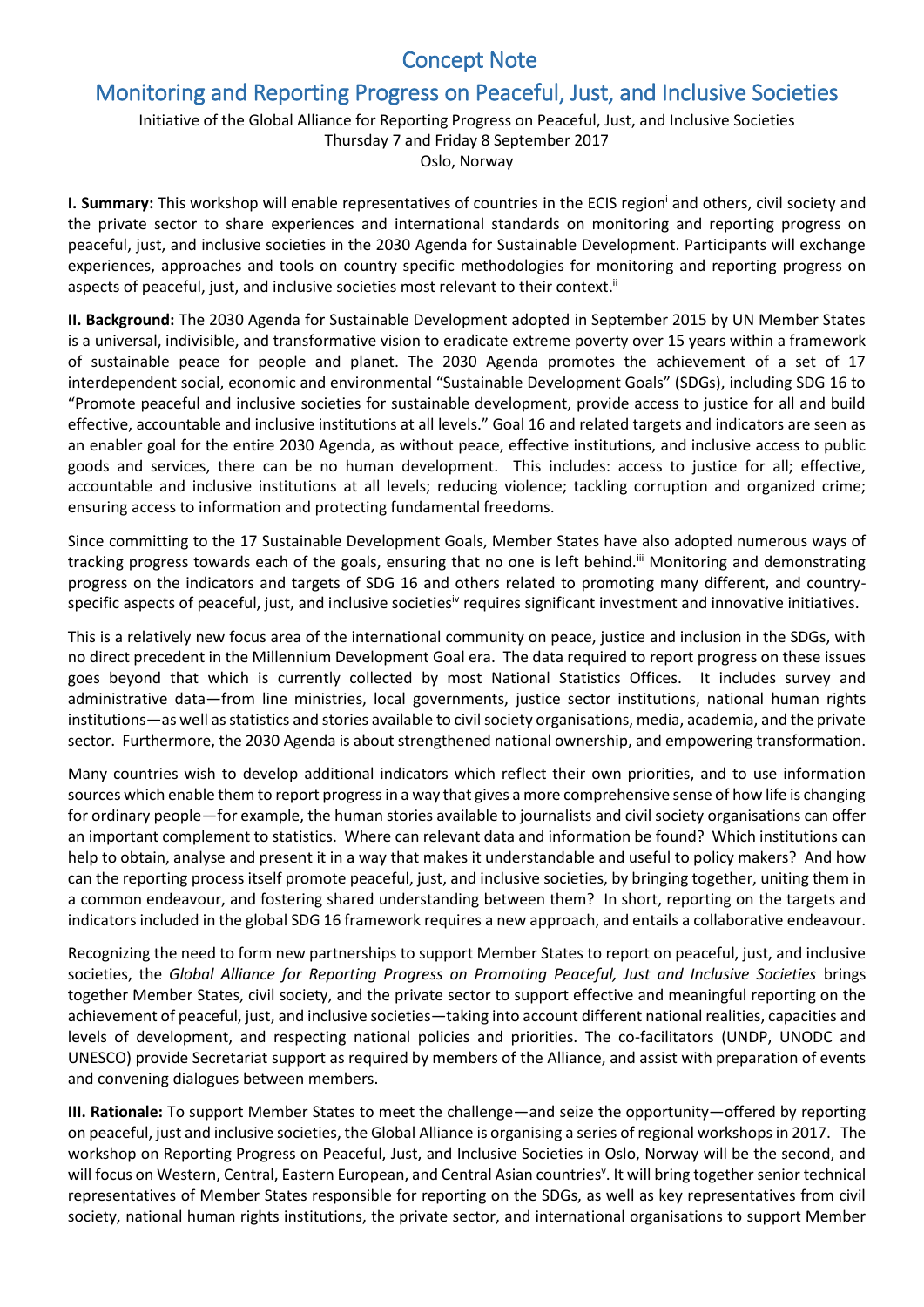States with this task. The workshops will be facilitated by respective experts, including (where relevant) from UN entities with expertise on monitoring progress on Goal 16-related targets. The sessions will provide participants with insights into the various processes and tools available for reporting progress on peaceful, just, and inclusive societies at the global, regional, national, and local levels.

Participants will learn from peer-to-peer exchanges and will discuss challenges and guiding principles for monitoring and reporting on the aspects of peaceful, just, and inclusive societies most relevant to their context. Vi Participants will also benefit from exposure to existing standard methodologies and quality standards, as well as innovative approaches to 'nationalise' the global SDG framework through development of national indicators and inclusion of 'non-official' data sources which can help to give a more comprehensive picture of how life is changing for ordinary people. Amongst other factors, participants will have an opportunity to reflect on the lessons from the first round of reporting in 2016, and related initiatives. Vii

Sessions will support countries to identify how lessons emerging from these different experiences can be applied to their own country contexts, take stock of current national processes for reporting, identify where there may be gaps, and develop plans that will seek to ensure more robust reporting on aspects of peaceful, just and inclusive societies. Where additional support may be required at the national level, the Global Alliance can provide targeted assistance.

**IV. Objectives:** Specific objectives of the Oslo workshop include:

- Encouraging countries to report/re-report on peaceful, just and inclusive societies in 2018 and 2019. Vili
- Enabling countries to: a) identify a reporting methodology that will allow them to present a comprehensive picture of progress towards achieving peaceful, just, and inclusive societies in 2017 and in subsequent years; and b) develop a network to support them to implement their selected approach through informal exchanges and mutual support following the workshop. Options for follow up may include regional working groups and others.

Which will be achieved through:

- Sharing of knowledge and experiences on monitoring and reporting on peaceful, just, and inclusive societies, including on national processes for target setting and selection of national indicators.
- Discussing principles and quality requirements in the collection of relevant information on issues related to peaceful, just, and inclusive societies.
- Highlighting challenges in monitoring and reporting and strategies to address them, including drawing on nonofficial data sources.
- Outlining country-specific strategies for engaging a broad constituency (civil society, media, academia, think tanks and others) in planning, monitoring and reporting.

A summary note compiling country experiences, lessons learned, challenges, country needs, and next steps for follow-up from Global Alliance and/or partners will be prepared.

**IV. Participants:** The workshop in Oslo is expected to involve more than 40 participants mainly from Western, Central, and Eastern European countries and Central Asia. Per country participants will include: two representatives of national authorities<sup>ix</sup> one representative from private sector, and one representative from civil society. To bring in the global perspective, resource persons from entities with relevant expertise will also be invited, to complement a strongly regional focused meeting.

**V. Format and Preliminary Agenda:** The working sessions of the workshop will be based around research regarding various approaches and methodologies adopted by States to monitor and report on the SDGs, particularly SDG 16 and related targets.<sup>x</sup> Drawing on these, workshop preparatory materials will aim to highlight concrete, practical, and proven effective practices in planning, monitoring and reporting on SDG 16 and related targets, as well as challenges that Member States have faced. Practical exercises for developing country-specific methodologies will be developed in consultation with experienced practitioners around the priority themes for reporting identified above – such as tackling gender-based violence, promoting innovative approaches to anti-corruption, fostering public sector integrity, encouraging taxation and transparency around earnings, parliamentary oversight, open government and e-governance, effective and responsive institutions, inclusive public services to leave no-one behind, and others.

The draft agenda to be followed will detail the objective and discussion topics for each session.

The event will be held in English. It is expected that simultaneous translation to Russian will be available.